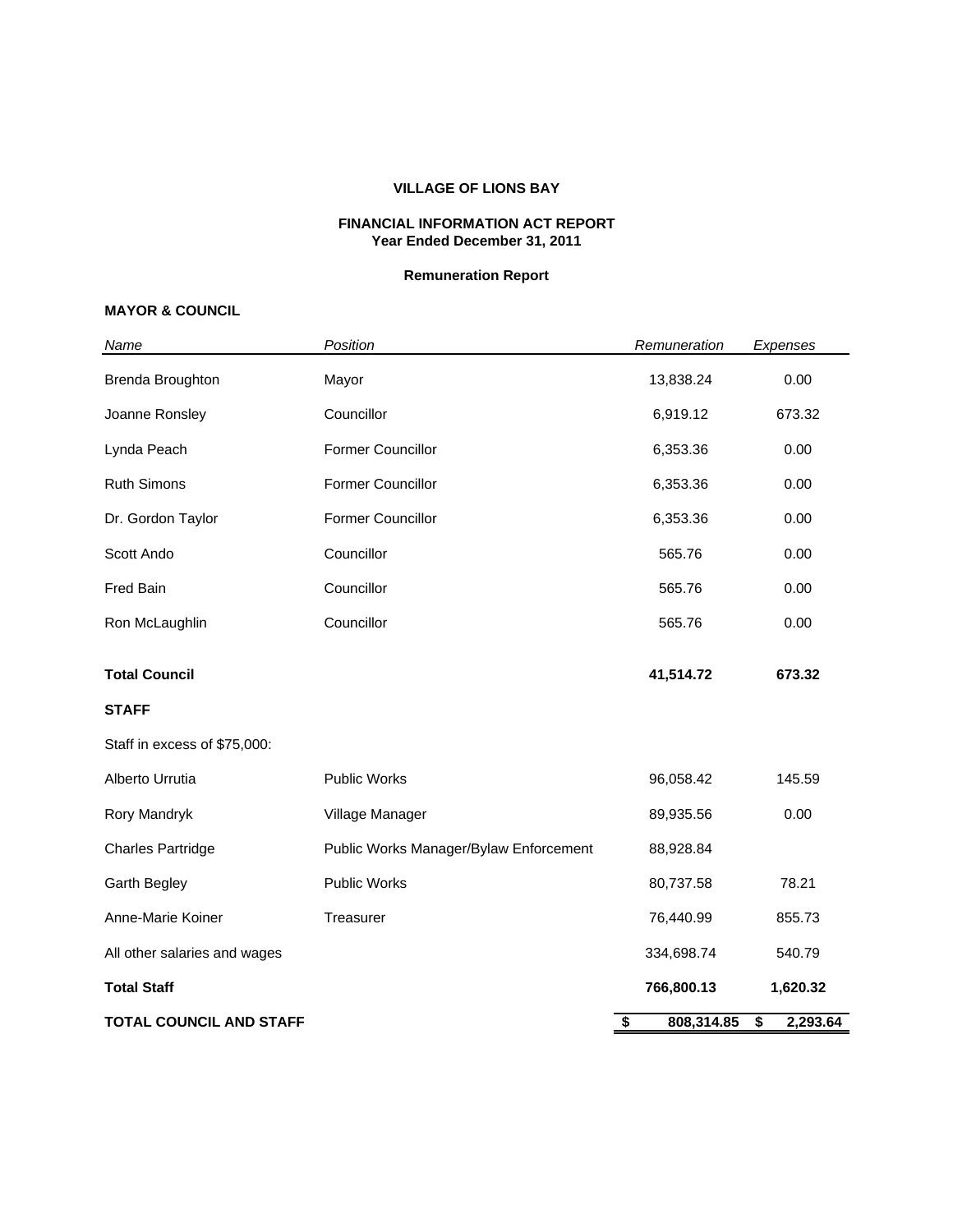# VILLAGE OF LIONS BAY

# FINANCIAL INFORMATION ACT REPORT Year Ended December 31, 2011

### Supplier Report (amounts in excess of \$25,000)

**Supplier Accounts** Amount Paid 2011

| <b>HYLAND EXCAVATING LTD.</b>                    | 1,189,594.50       |
|--------------------------------------------------|--------------------|
| ***<br>MINISTRY OF FINANCE (SCHOOL & POLICE TAX) | 676,358.17         |
| <b>G E KOBA ENTERPRISES INC</b>                  | 659,081.21         |
| <b>TRANSLINK TAX AUTHORITY ***</b>               | 222,349.81         |
| SMITHRITE DISPOSAL LTD                           | 213,017.77         |
| METRO VANCOUVER (GVRD)                           | 149,915.06         |
| COMPANY TWO                                      | 109,896.31         |
| AECOM CANADA LTD                                 | 103,693.52         |
| <b>ALPINE PAVING</b>                             | 77,923.80          |
| ALS CANADA LTD                                   | 75,399.80          |
| <b>MUNICIPAL PENSION PLAN</b>                    | 61,139.64          |
| <b>BDO DUNWOODY LLP</b>                          | 58,293.13          |
| <b>VISA SCOTIABANK</b>                           | 49,411.91          |
| <b>IRVING TIRE LTD.</b>                          | 43,195.84          |
| <b>GVRD TAX AUTHORITY ***</b>                    | 41,764.00          |
| BC ASSESSMENT AUTHORITY ***                      | 39,378.67          |
| <b>BC HYDRO</b>                                  | 37,390.80          |
| <b>GUILLEVAN INTERNATIONAL COMPANY</b>           | 31,186.21          |
| <b>DEL INDUSTRIES</b>                            | 30,541.39          |
| <b>ICBC</b>                                      | 27,700.71          |
|                                                  |                    |
| Total for Suppliers Paid $> $25,000$             | 3,897,232.25       |
| <b>Other Supplier Payments</b>                   | 940,217.65         |
| All Payments                                     | \$<br>4,837,449.90 |
|                                                  |                    |

\*\*\* Other Taxing Authority Payments